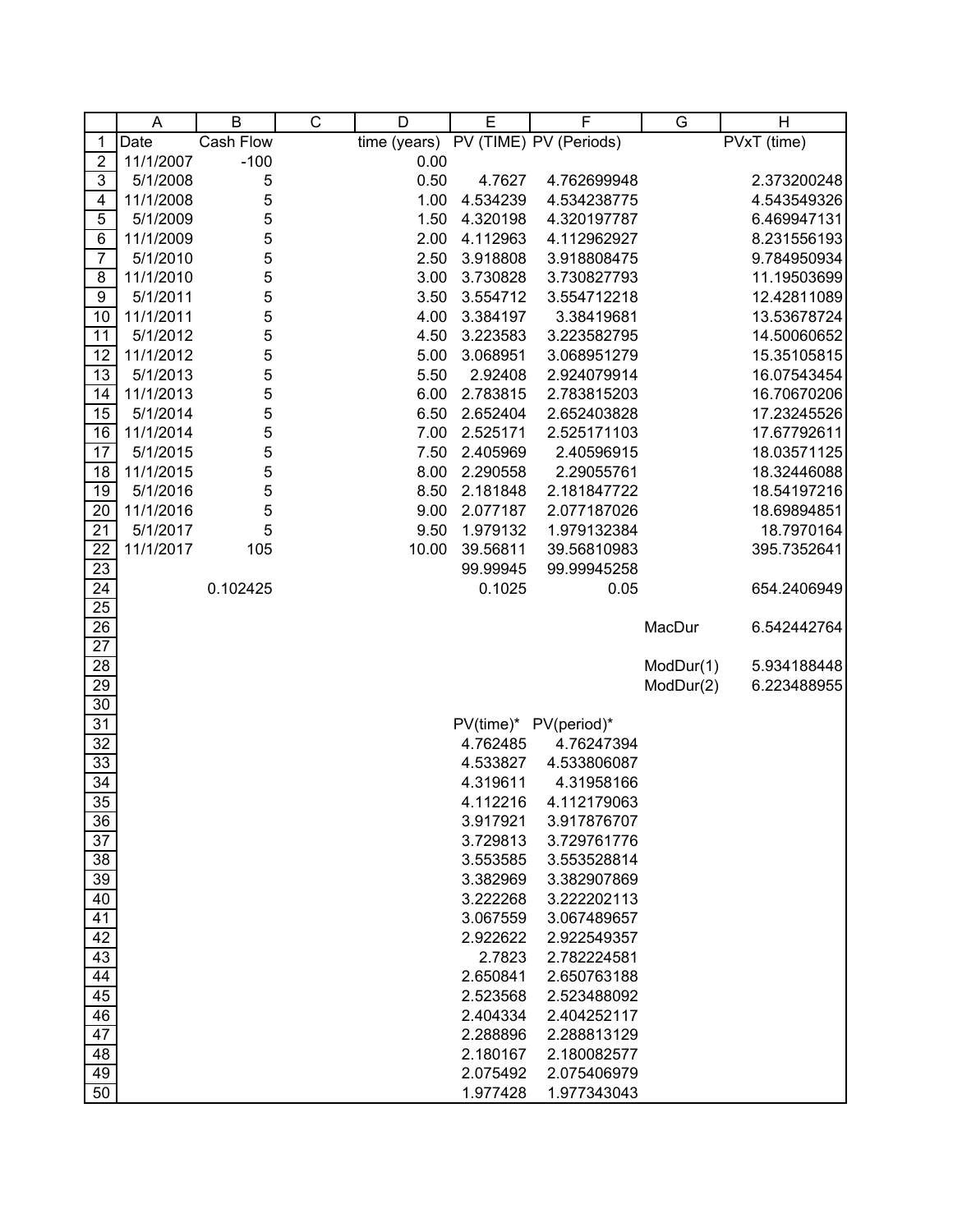|                 | n | ັ |          |             | G |                  |
|-----------------|---|---|----------|-------------|---|------------------|
| 51              |   |   | 39.53223 | 39.5304396  |   |                  |
| 52              |   |   |          |             |   | PVBP (time)      |
| 53              |   |   | 99.94014 | 99.93717035 |   | 0.059316261      |
| 54              |   |   |          |             |   |                  |
| 55              |   |   |          |             |   | EffModDur (time) |
| $\overline{56}$ |   |   |          |             |   | 0.059316585      |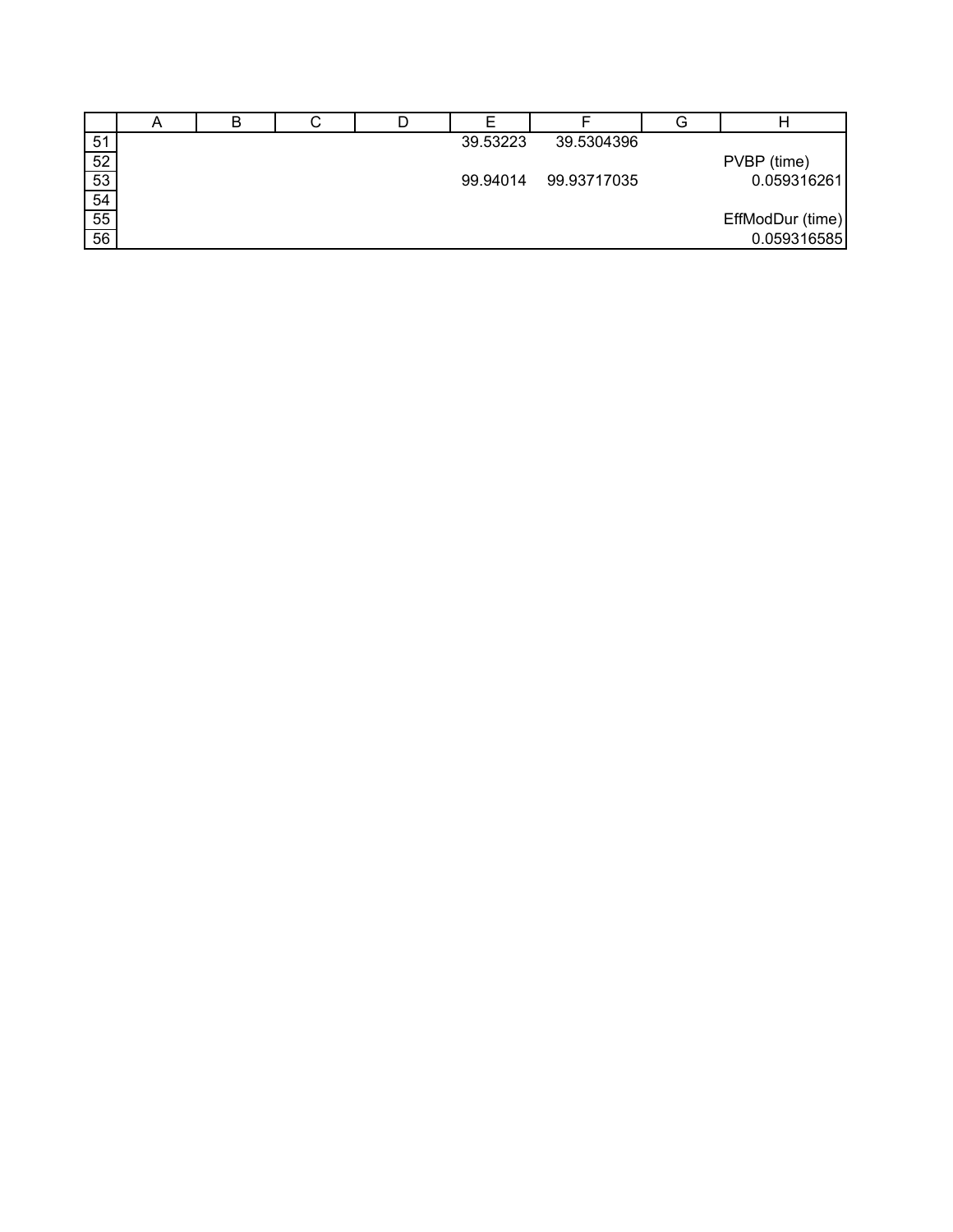|                       | ı              |
|-----------------------|----------------|
| 1                     | PVxT (periods) |
| $\overline{2}$        |                |
| 3                     | 4.746400496    |
| 4                     | 9.087098653    |
| 5                     | 12.93989426    |
| 6                     | 16.46311239    |
| 7                     | 19.56990187    |
| 8                     | 22.39007398    |
| 9                     | 24.85622178    |
| 10                    | 27.07357448    |
| 11                    | 29.00121304    |
| 12                    | 30.70211629    |
| 13                    | 32.15086909    |
| 14                    | 33.41340411    |
| 15                    | 34.46491052    |
| 16                    | 35.35585221    |
| 17                    | 36.07142249    |
| 18                    | 36.64892176    |
| 19                    | 37.08394431    |
| $\overline{20}$       | 37.39789701    |
| $\overline{2}1$       | 37.59403279    |
| 22                    | 791.4705282    |
| 23                    |                |
| $2\overline{4}$       | 1308.48139     |
| 25                    |                |
| 26                    | 6.542442764    |
| 27                    |                |
| 28                    | 5.94767524     |
| 29                    | 6.23089787     |
| 30                    |                |
| $\overline{31}$       |                |
| $\overline{32}$       |                |
| $\overline{33}$       |                |
|                       |                |
| 34<br>35              |                |
|                       |                |
| 36<br>37              |                |
| 38                    |                |
|                       |                |
| 39                    |                |
| 40<br>$\overline{41}$ |                |
| $\overline{42}$       |                |
| $\overline{43}$       |                |
|                       |                |
| 44                    |                |
| 45                    |                |
| 46                    |                |
| 47                    |                |
| 48                    |                |
| 49                    |                |
| 50                    |                |